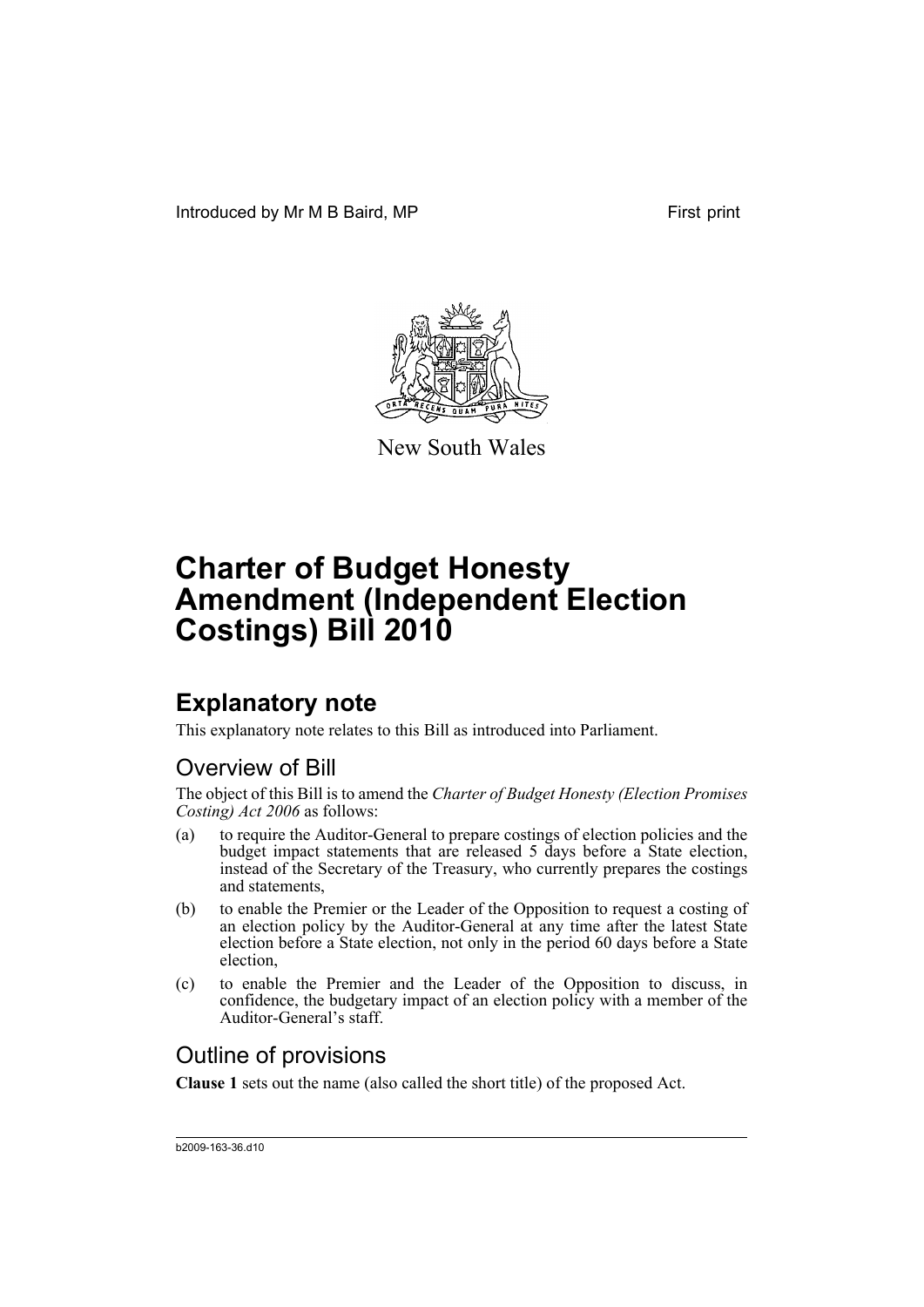Explanatory note

**Clause 2** provides for the commencement of the proposed Act on the date of assent to the proposed Act.

#### **Schedule 1 Amendments to the Charter of Budget Honesty (Election Promises Costing) Act 2006 No 89 relating to Auditor-General's role**

**Schedule 1** gives effect to the object of the Bill set out in paragraph (a) of the Overview above.

### **Schedule 2 Other amendments to the Charter of Budget Honesty (Election Promises Costing) Act 2006 No 89**

**Schedule 2 [5]** gives effect to the object of the Bill set out in paragraph (c) of the Overview above.

**Schedule 2 [4]** gives effect to the object of the Bill set out in paragraph (b) of the Overview above. **Schedule 2 [1]–[3]** are related amendments.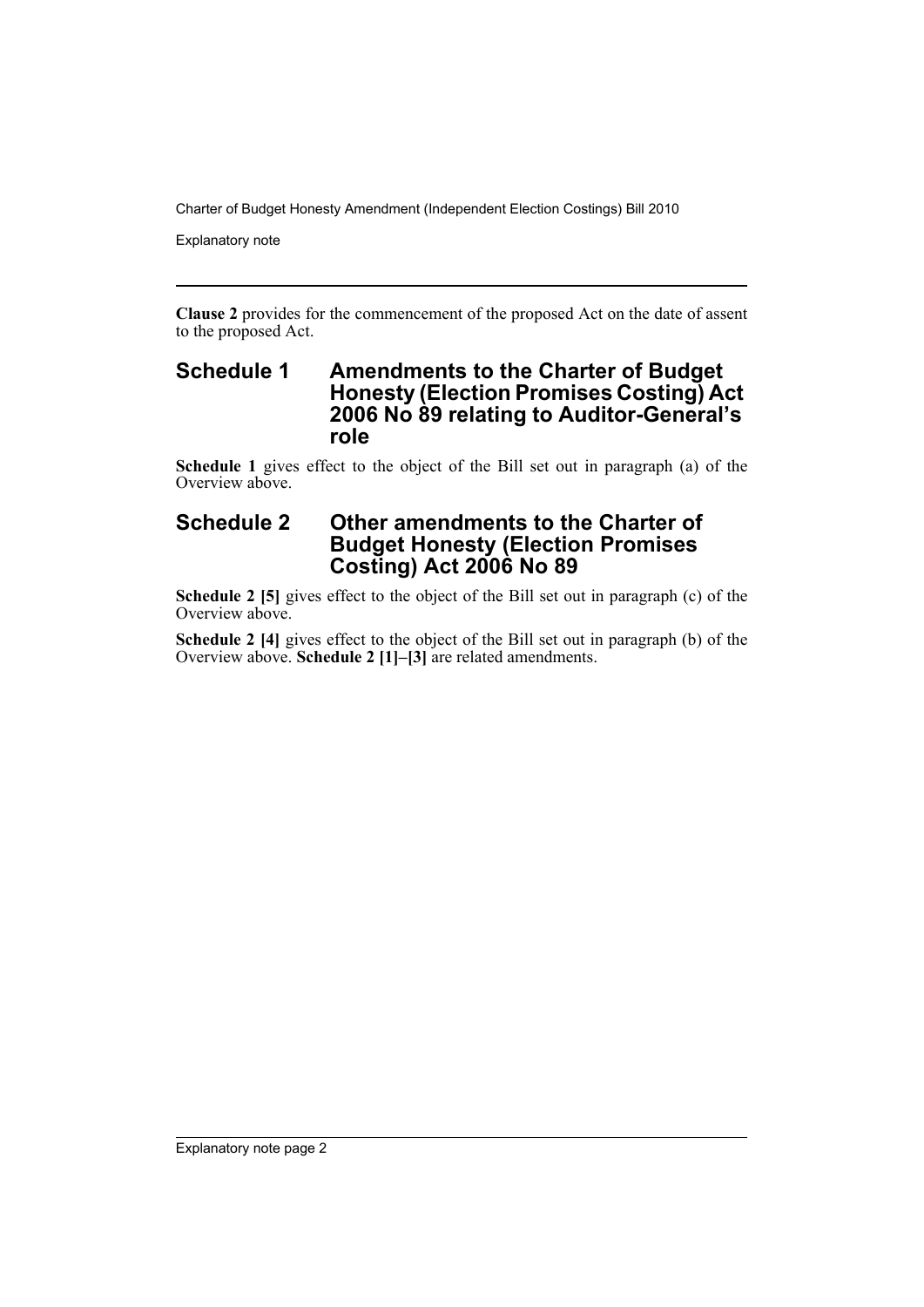Introduced by Mr M B Baird, MP First print



New South Wales

# **Charter of Budget Honesty Amendment (Independent Election Costings) Bill 2010**

## **Contents**

|            |                                                                                                                                 | Page |
|------------|---------------------------------------------------------------------------------------------------------------------------------|------|
|            | Name of Act                                                                                                                     | 2    |
|            | Commencement                                                                                                                    | 2    |
| Schedule 1 | Amendments to the Charter of Budget Honesty<br>(Election Promises Costing) Act 2006 No 89 relating to<br>Auditor-General's role | 3    |
| Schedule 2 | Other amendments to the Charter of Budget Honesty<br>(Election Promises Costing) Act 2006 No 89                                 | 5.   |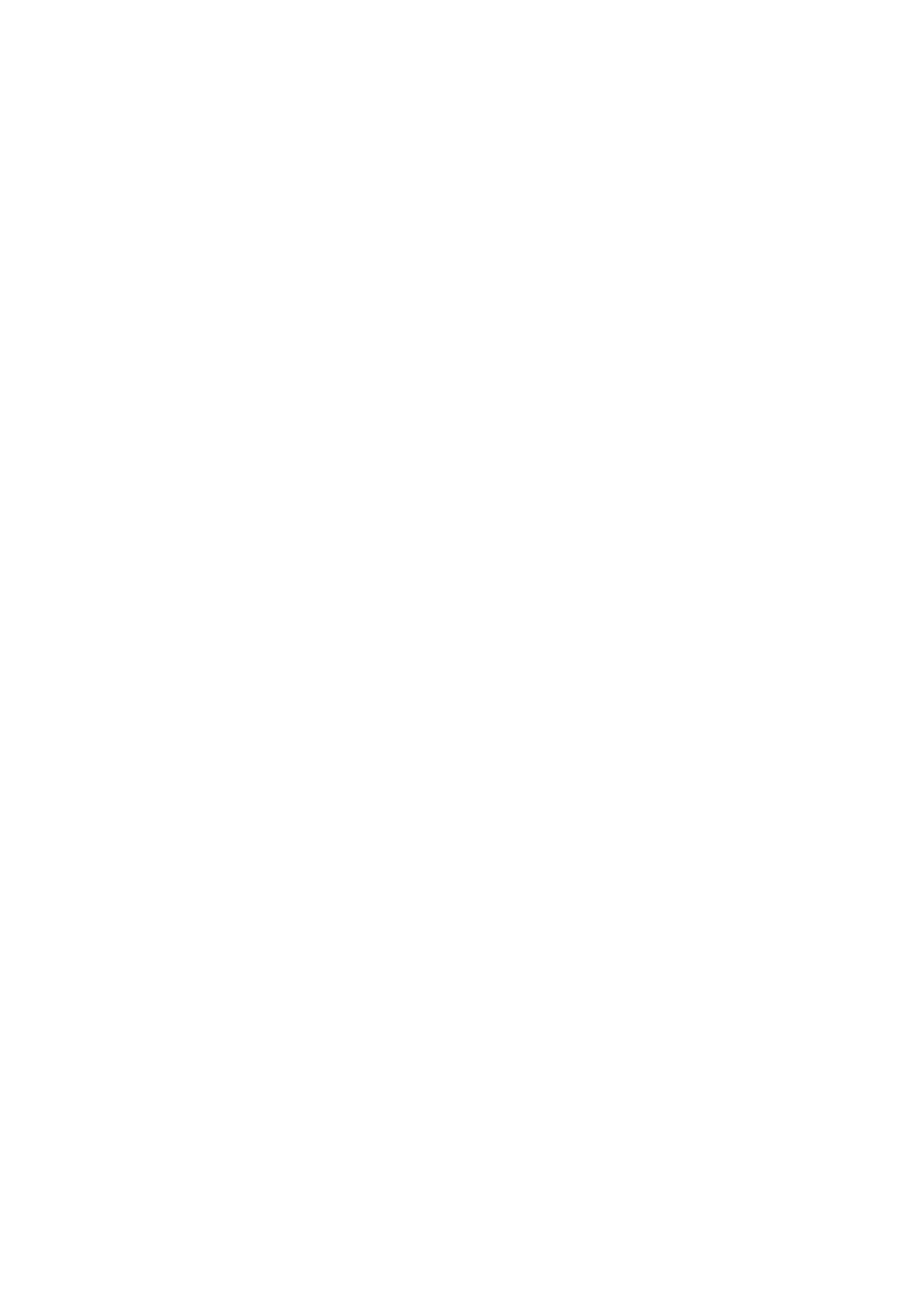

New South Wales

# **Charter of Budget Honesty Amendment (Independent Election Costings) Bill 2010**

No , 2010

### **A Bill for**

An Act to amend the *Charter of Budget Honesty (Election Promises Costing) Act 2006* to require independent costings of election promises by the Auditor-General for the period following the 2010/11 Budget; and for other purposes.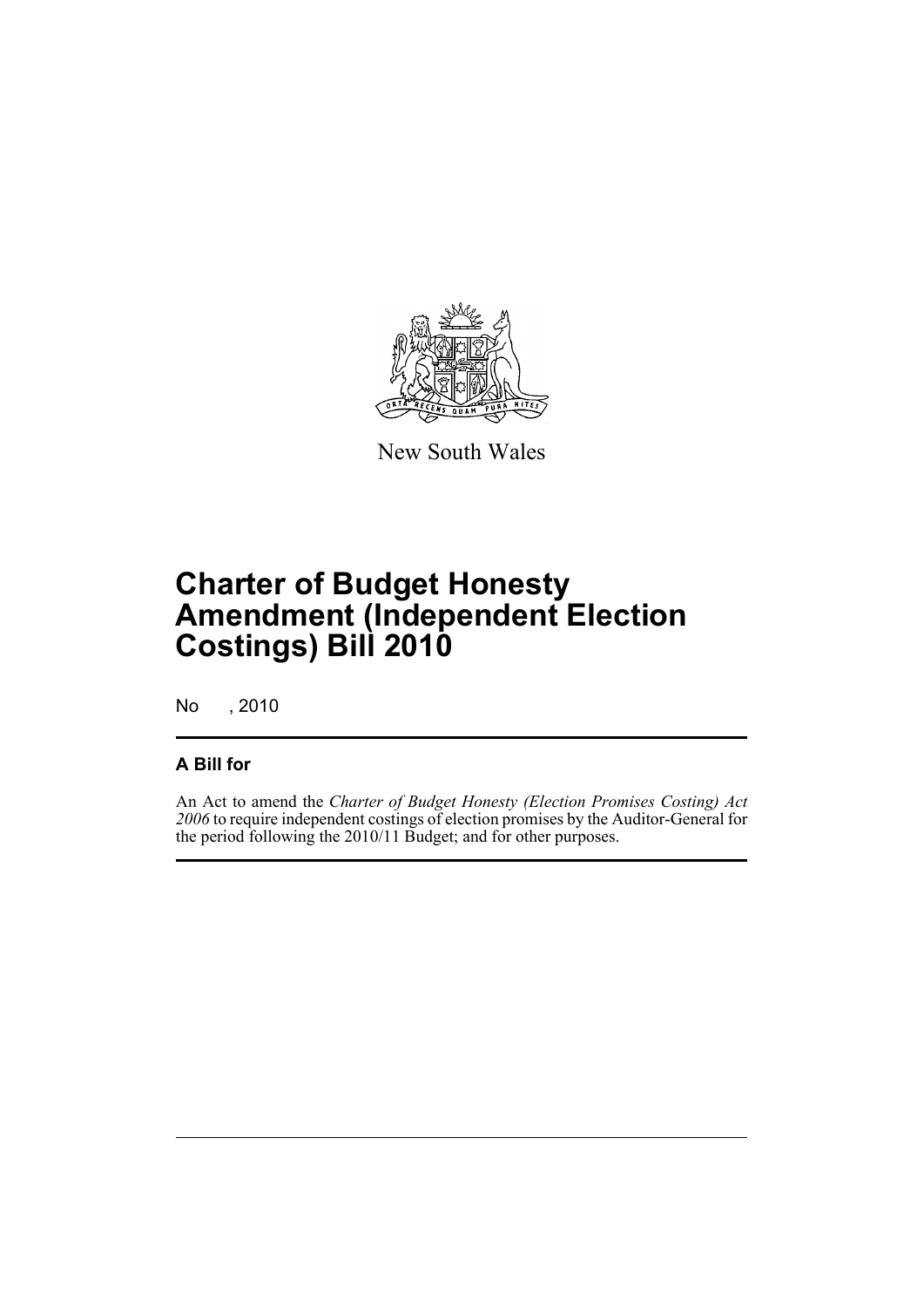<span id="page-5-1"></span><span id="page-5-0"></span>

|   | The Legislature of New South Wales enacts:                                                       |                     |
|---|--------------------------------------------------------------------------------------------------|---------------------|
|   | Name of Act                                                                                      | 2                   |
|   | This Act is the Charter of Budget Honesty Amendment (Independent<br>Election Costings) Act 2010. | 3<br>$\overline{4}$ |
| 2 | Commencement                                                                                     | 5                   |
|   | This Act commences on the date of assent to this Act.                                            | 6                   |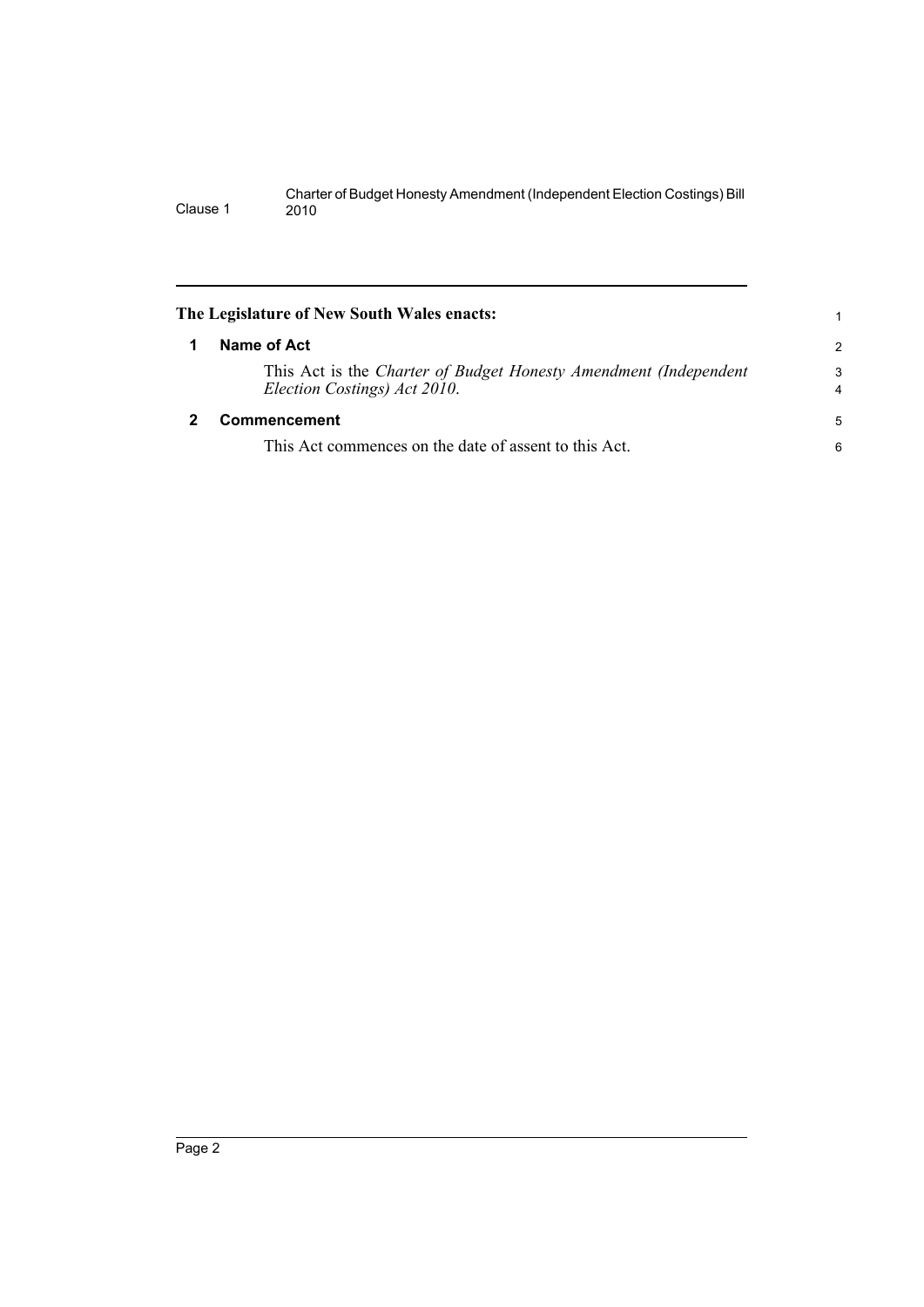Amendments to the Charter of Budget Honesty (Election Promises Costing) Act 2006 No 89 relating to Auditor-General's role Schedule 1

<span id="page-6-0"></span>

| <b>Schedule 1</b> |                                                                                                                       | <b>Amendments to the Charter of Budget</b><br><b>Honesty (Election Promises Costing) Act</b><br>2006 No 89 relating to Auditor-General's<br>role                                                                                        | 1<br>$\overline{c}$<br>3<br>4 |
|-------------------|-----------------------------------------------------------------------------------------------------------------------|-----------------------------------------------------------------------------------------------------------------------------------------------------------------------------------------------------------------------------------------|-------------------------------|
| [1]               | Long title                                                                                                            |                                                                                                                                                                                                                                         | 5                             |
|                   |                                                                                                                       | Omit "Treasury". Insert instead "Auditor-General".                                                                                                                                                                                      | 6                             |
| [2]               | Sections 3, 5 (1) and (2), 8 (1), 9, 10, 11, 12 (1) and (3)–(5), 13, 14 (1) (a),<br>$(2)$ and $(3)$ $(a)$ , 15 and 16 |                                                                                                                                                                                                                                         | 7<br>8                        |
|                   |                                                                                                                       | Omit "Secretary of the Treasury" wherever occurring.                                                                                                                                                                                    | 9                             |
|                   |                                                                                                                       | Insert instead "Auditor-General".                                                                                                                                                                                                       | 10                            |
| [3]               | Section 3 (1)                                                                                                         |                                                                                                                                                                                                                                         | 11                            |
|                   |                                                                                                                       | Omit the definition of <i>Treasury costing</i> . Insert instead in alphabetical order:<br><b>Auditor-General costing</b> means a costing, under Part 3 by the<br>Auditor-General, of an election policy or proposed election<br>policy. | 12<br>13<br>14<br>15          |
| [4]               | Parts 2 and 3, headings                                                                                               |                                                                                                                                                                                                                                         | 16                            |
|                   |                                                                                                                       | Omit "Treasury" wherever occurring. Insert instead "Auditor-General".                                                                                                                                                                   | 17                            |
| [5]               | Sections 8 (2) and 11 (1)                                                                                             |                                                                                                                                                                                                                                         | 18                            |
|                   |                                                                                                                       | Omit "Treasury costing" wherever occurring.                                                                                                                                                                                             | 19                            |
|                   |                                                                                                                       | Insert instead "Auditor-General costing".                                                                                                                                                                                               | 20                            |
| [6]               |                                                                                                                       | Sections 8, note, 9 (2)-(4), 10 (2) and 11                                                                                                                                                                                              | 21                            |
|                   |                                                                                                                       | Omit "Secretary" wherever occurring. Insert instead "Auditor-General".                                                                                                                                                                  | 22                            |
| [7]               |                                                                                                                       | Sections 8, note, 10, 14 (1) (a) and (3) (a) and (c) and 16                                                                                                                                                                             | 23                            |
|                   |                                                                                                                       | Omit "a Treasury costing" wherever occurring.                                                                                                                                                                                           | 24                            |
|                   |                                                                                                                       | Insert instead "an Auditor-General costing".                                                                                                                                                                                            | 25                            |
| [8]               |                                                                                                                       | Sections 8, note and 12 (1), (2) and (4)                                                                                                                                                                                                | 26                            |
|                   |                                                                                                                       | Omit "Treasury costed" wherever occurring.                                                                                                                                                                                              | 27                            |
|                   |                                                                                                                       | Insert instead "Auditor-General costed".                                                                                                                                                                                                | 28                            |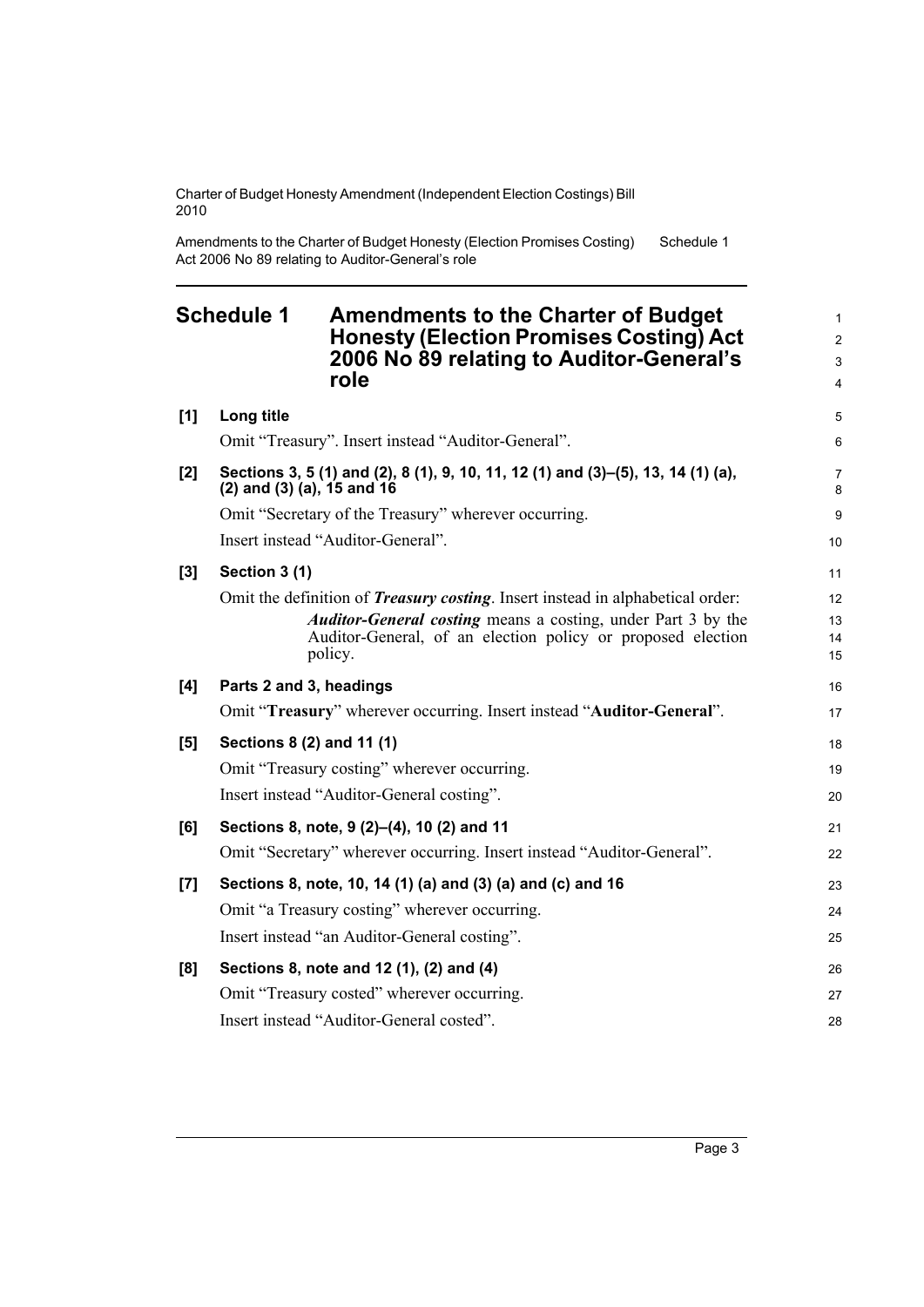Schedule 1 Amendments to the Charter of Budget Honesty (Election Promises Costing) Act 2006 No 89 relating to Auditor-General's role

#### **[9] Sections 11 (2) and 15** Omit "Treasury costings" wherever occurring. Insert instead "Auditor-General costings". **[10] Section 14 Confidentiality of information or documents relating to Auditor-General costing of election promises** Omit "Treasury" from section 14 (1) (b). Insert instead "Auditor-General". **[11] Section 14 (2)** Omit "member of staff of the Treasury" wherever occurring. Insert instead "member of the Auditor-General's staff". **[12] Section 14A** Insert after section 14: **14A Audit of expenditure costed by the Auditor-General** If the Auditor-General is required under the *Public Finance and Audit Act 1983* or any other Act to carry out an audit of expenditure that is the subject of a costing of an election policy under this Act, the Auditor-General may arrange for the audit to 1 2 3 4 5 6 7 8 9 10 11 12 13 14 15 16

be carried out by an auditor in the Audit Office, or an auditor engaged by the Auditor-General, who was not involved in the 17 18 19

preparation of the costing of the election policy.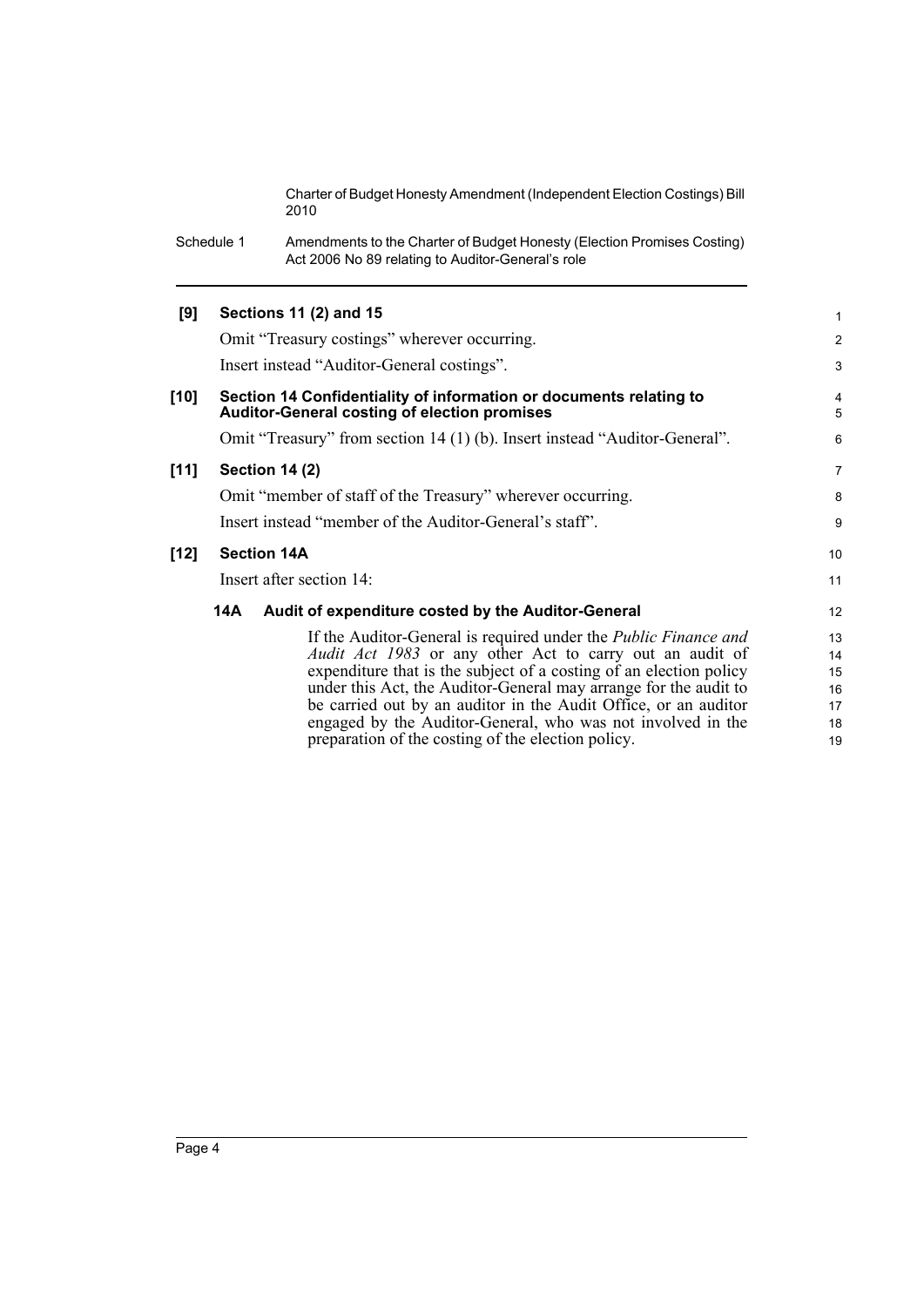Other amendments to the Charter of Budget Honesty (Election Promises Costing) Act 2006 No 89 Schedule 2

### <span id="page-8-0"></span>**Schedule 2 Other amendments to the Charter of Budget Honesty (Election Promises Costing) Act 2006 No 89**

| <b>Budget Honesty (Election Promises</b><br>Costing) Act 2006 No 89                                                                                                                                                                                                                                                                                                                                                                                                                                                                     | $\overline{2}$<br>3                               |
|-----------------------------------------------------------------------------------------------------------------------------------------------------------------------------------------------------------------------------------------------------------------------------------------------------------------------------------------------------------------------------------------------------------------------------------------------------------------------------------------------------------------------------------------|---------------------------------------------------|
| <b>Section 3 Definitions</b>                                                                                                                                                                                                                                                                                                                                                                                                                                                                                                            | $\overline{4}$                                    |
| Omit "a publicly announced or proposed policy" from the definition of costing<br><i>request</i> in section $3(1)$ .                                                                                                                                                                                                                                                                                                                                                                                                                     | 5<br>6                                            |
| Insert instead "an election policy or proposed election policy".                                                                                                                                                                                                                                                                                                                                                                                                                                                                        | $\overline{7}$                                    |
| Section 3 (1)                                                                                                                                                                                                                                                                                                                                                                                                                                                                                                                           | 8                                                 |
| Insert in alphabetical order:<br><i>election policy</i> means a policy that is publicly announced in the<br>period prior to a State election as part of the election campaign of<br>the Government or the Opposition for that election and that is<br>intended to be implemented after the election, but does not<br>include a policy (or part of a policy) that is fully funded in the<br>latest State budget or any previous State budget.<br>Section 5 Request for Auditor-General costing by Premier or Leader of<br>the Opposition | 9<br>10<br>11<br>12<br>13<br>14<br>15<br>16<br>17 |
| Omit "publicly announced or proposed policies" wherever occurring in<br>section $\overline{5}$ (1) and (2).                                                                                                                                                                                                                                                                                                                                                                                                                             | 18<br>19                                          |
| Insert instead "election policies or proposed election policies".                                                                                                                                                                                                                                                                                                                                                                                                                                                                       | 20                                                |
| Section 6 Period during which costings may be requested                                                                                                                                                                                                                                                                                                                                                                                                                                                                                 |                                                   |
| Omit "during the period of 60 days before a State election".                                                                                                                                                                                                                                                                                                                                                                                                                                                                            | 22                                                |
| Insert instead "during the period before a State election commencing on the<br>day on which the latest State budget before the election is presented to<br>Parliament".                                                                                                                                                                                                                                                                                                                                                                 | 23<br>24<br>25                                    |
|                                                                                                                                                                                                                                                                                                                                                                                                                                                                                                                                         |                                                   |

1